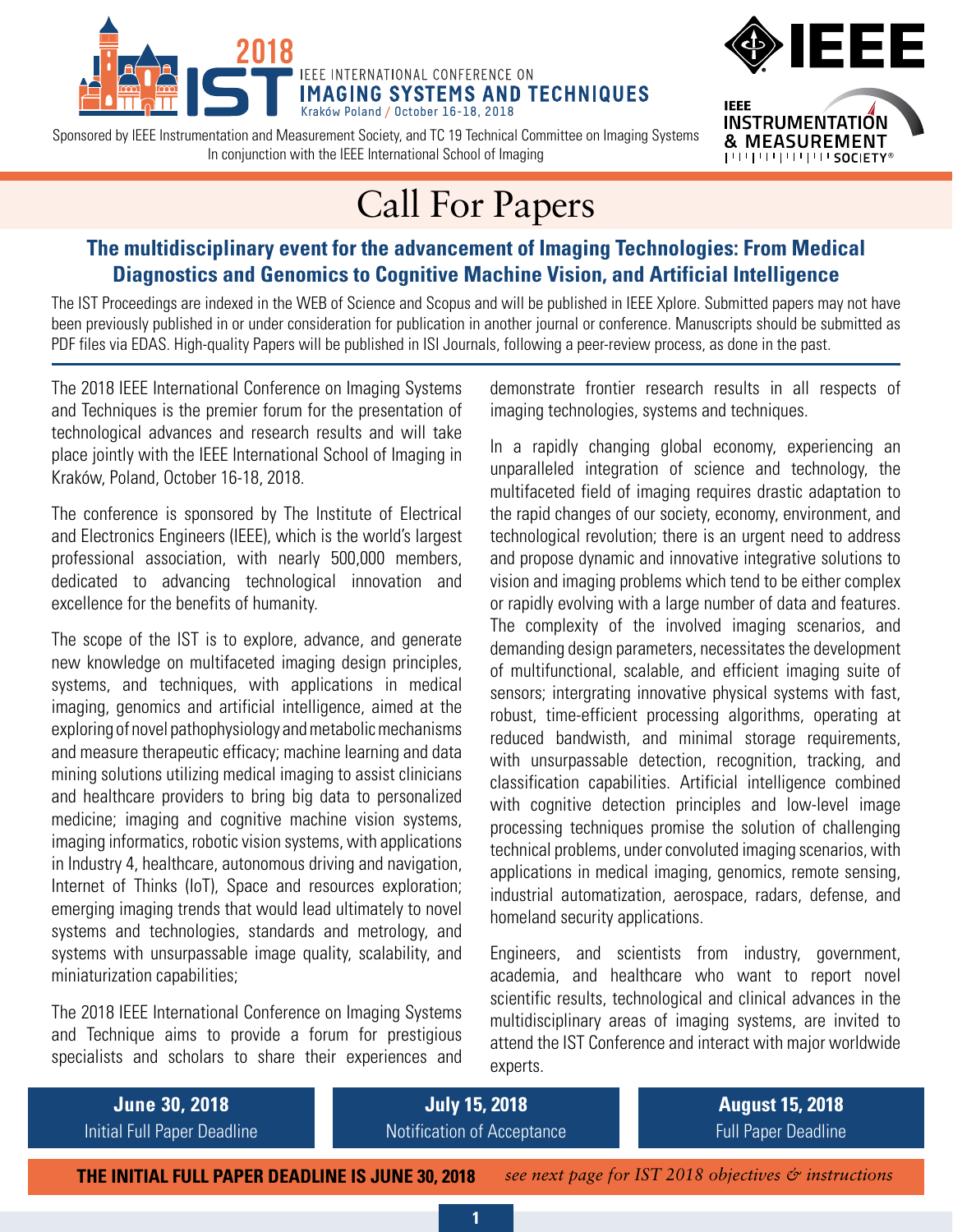Manuscripts must be limited to 6 pages in IEEE 8.5x11 format. The IST Proceedings are indexed in the WEB of Science and Scopus and will be published in IEEE Xplore. Submitted papers may not have been previously published in or under consideration for publication in another journal or conference. Manuscripts should be submitted as PDF files via EDAS. Highquality Papers will be published in ISI Journals, following a peerreview process, as done in the past.

## **The initial full paper deadline is June 30, 2018**

## Please visit: **[ist2018.ieee-ims.org](http://ist2017.ieee-ims.org)**







### **[ist2018.ieee-ims.org](http://ist2017.ieee-ims.org)**



## **IST 2018 OBJECTIVES**

#### The objectives of IST 2018 are but not limited to:

#### **Imaging Informatics and Artificial Intelligence**

- Image processing and pattern recognition
- Big Data Analytics
- Machine Learning
- Deep Learning
- Data Mining
- Integration of Imaging Informatics and **Bioinformatics**

#### **Robotic Vision and Industry 4**

- Machine vision, inspection, and artificial intelligence
- Cognitive vision systems
- Bioinspired robotic vision systems
- $2-d$ ,  $3-d$ ,  $4-d$  imaging
- Light Illumination architectures
- Medical surgical robotics
- Block chain and distributed robotic vision sensing
- Human visual system-based Imaging
- Mobil Robotic Vision
- Logistics and e-commerce

#### **Medical Diagnostics & Imaging to Biology**

- Big Data Analysis and imaging
- Immunohistochemical digital imaging
- Translational imaging and theranostics
- Molecular imaging and biology, Omics, biomarkers, metabolites
- Virtual pathology
- Pharmaco-imaging in drugs and medicine, drug characterization
- Omics instrumentation and imaging

#### **Medical Image Modalities**

- Optical polarimetric reflectance spectroscopy
- Optical multispectral imaging,
- Narrow band imaging.
- Laser Acoustics
- Raman scattering, laser acoustics,
- High magnification bronchovideoscopy,
- Fluorescence and autofluorescence
- Optical coherence tomography (OCT),
- MRI, PET, SPECT, CT,
- Surgical guidance imaging

#### **On chip signal or image processing**

- Image sensors for 3D imaging
- Bio-inspired image sensor

#### **Medical Image Analysis, Processing, & Image Visualization**

- Image analysis
- Wavelets and fractals
- Deep learning
- Image registration
- Image Segmentation
- Pattern Recognition
- Feature Extraction
- Texture Analysis
- Applications of medical image processing
- Exploratory data analysis and big data
- ET, MRI, CT, SPECT, microscopy.
- Optical coherence tomography (OCT)

#### **Imaging Devices and Techniques**

- Imaging sensors and detectors
- Cameras, microscopy, spectroscopy, displays, device miniaturization
- Computer graphics and imaging.
- Imaging, machine learning, and GPU processors
- Tomographic Scanners: ECT, Inverse scattering, Industrial Scanners
- Image processing and pattern recognition
- Emerging imaging trends
- Web-based remote diagnosis
- Internet of the Things (IoT) and Imaging
- Cloud Computing, Imaging, and mobile Platforms
- Cybersecurity and Imaging

#### **High-end image sensors**

- High speed
- Large format
- Ultra low power
- Ultra low noise
- Very high dynamic range
- On-chip processing for smarter sensors

#### **Image sensors assessment and novel implementations or applications**

- Hyperspectral image sensors or camera
- Image sensors for computational imaging
- Image sensors for automotive applications
- Image sensors used in integrated networks (internet of things)
- Image sensors for drones and autonomous vehicles
- Sensor fusion

**(continued onto next page)**